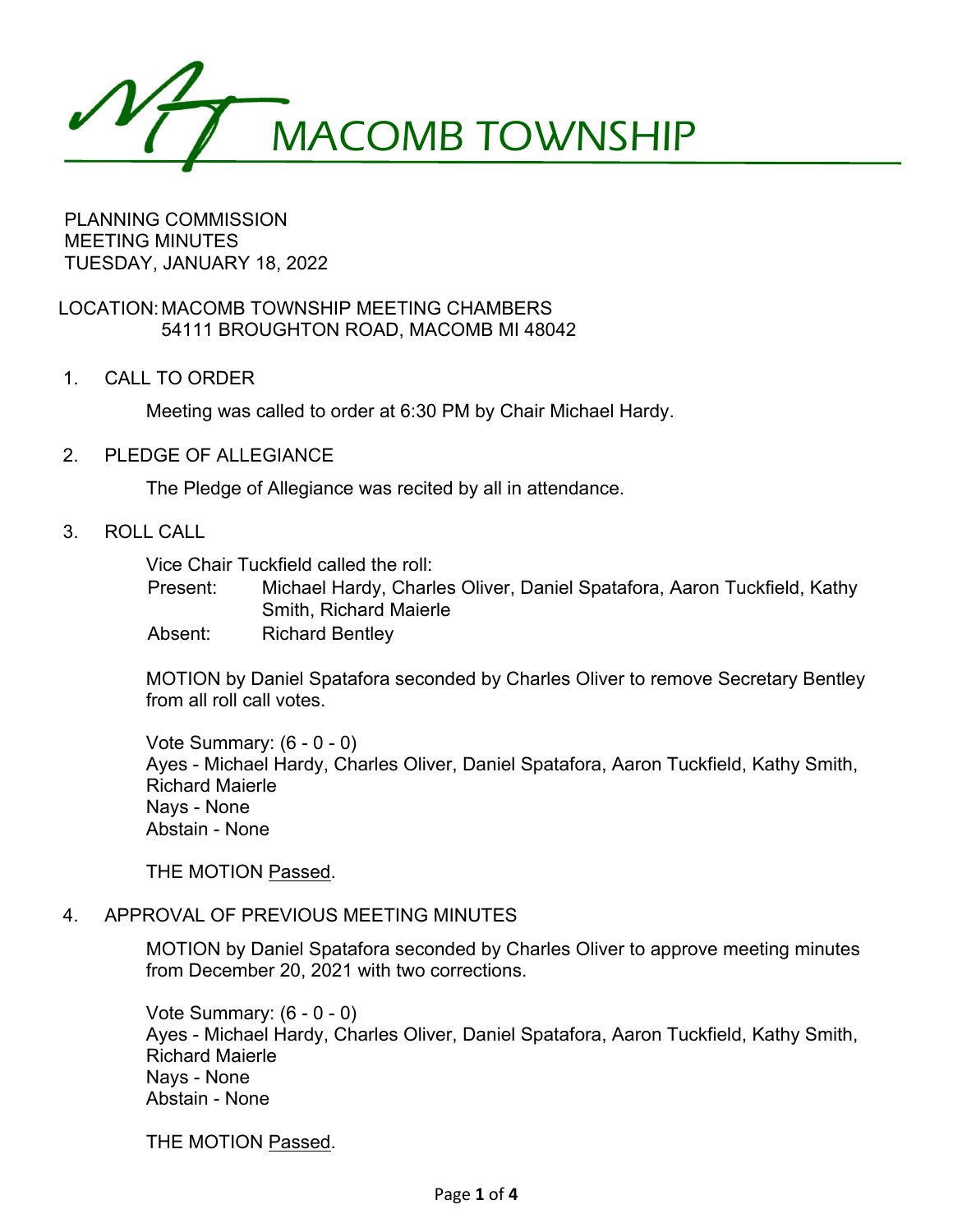5. APPROVAL OF AGENDA

MOTION by Michael Hardy seconded by Aaron Tuckfield to approve the agenda with the addition of item 6B, Election of Officers.

Vote Summary: (6 - 0 - 0) Ayes - Michael Hardy, Charles Oliver, Daniel Spatafora, Aaron Tuckfield, Kathy Smith, Richard Maierle Nays - None Abstain - None

THE MOTION Passed.

#### 6. NEW BUSINESS / PUBLIC HEARINGS

#### A. **Site Plan; Wolverine Villas**

Permanent Parcel #08-05-301-008; Located east of Romeo Plank and north of 25 Mile Road; Section 5; Section 5 LLC, Petitioner

MOTION by Daniel Spatafora seconded by Richard Maierle to open the Public Hearing at 6:46 PM

Vote Summary: (6 - 0 - 0) Ayes - Michael Hardy, Charles Oliver, Daniel Spatafora, Aaron Tuckfield, Kathy Smith, Richard Maierle Nays - None Abstain - None

THE MOTION Passed.

One resident spoke in regards to this item.

MOTION by Kathy Smith seconded by Richard Maierle to close the Public Hearing at 6:51 PM

Vote Summary: (6 - 0 - 0) Ayes - Michael Hardy, Charles Oliver, Daniel Spatafora, Aaron Tuckfield, Kathy Smith, Richard Maierle Nays - None Abstain - None

THE MOTION Passed.

MOTION by Charles Oliver seconded by Daniel Spatafora to approve the Site Plan for Wolverine Villas with the addition of the roads being made private; Permanent Parcel #08- 05-301-008; Located east of Romeo Plank and north of 25 Mile Road; Section 5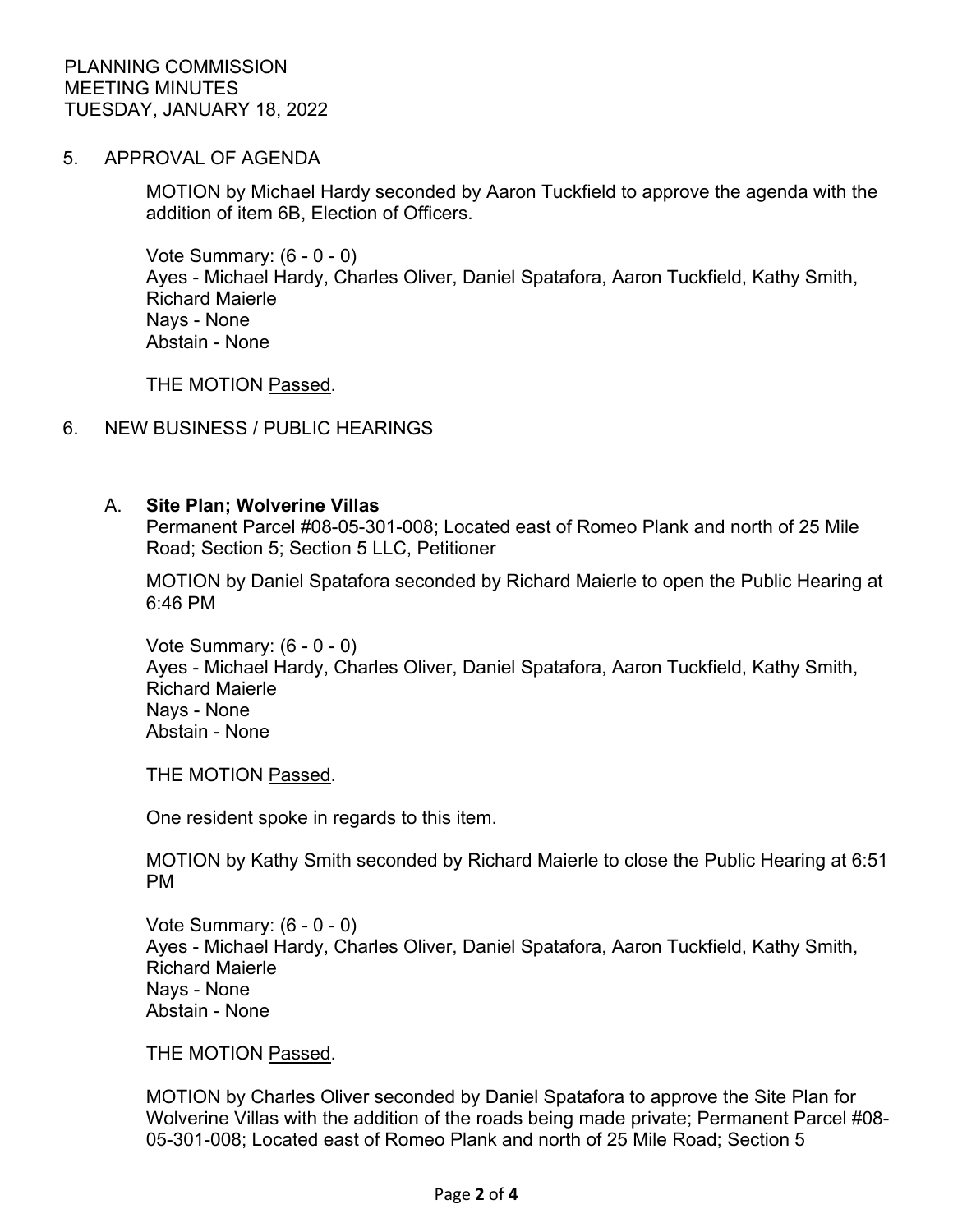Vote Summary: (6 - 0 - 0) Ayes - Michael Hardy, Charles Oliver, Daniel Spatafora, Aaron Tuckfield, Kathy Smith, Richard Maierle Nays - None Abstain - None

THE MOTION Passed.

## B. **Election of Officers**

MOTION by Michael Hardy seconded by Charles Oliver to renominate Richard Bentley as the Planning Commission Secretary for another term.

Vote Summary: (6 - 0 - 0) Ayes - Michael Hardy, Charles Oliver, Daniel Spatafora, Aaron Tuckfield, Kathy Smith, Richard Maierle Nays - None Abstain - None

THE MOTION Passed.

MOTION by Daniel Spatafora seconded by Richard Maierle to renominate Aaron Tuckfield as the Planning Commission Vice Chair for another term.

Vote Summary: (5 - 0 - 1) Ayes - Michael Hardy, Charles Oliver, Daniel Spatafora, Kathy Smith, Richard Maierle Nays - None Abstain - Aaron Tuckfield

THE MOTION Passed.

MOTION by Richard Maierle seconded by Kathy Smith to nominate Michael Hardy as the Planning Commission Chair for another term.

Vote Summary: (5 - 0 - 1) Ayes - Charles Oliver, Daniel Spatafora, Aaron Tuckfield, Kathy Smith, Richard Maierle Nays - None Abstain - Michael Hardy

THE MOTION Passed.

7. OLD BUSINESS

None

## 8. PUBLIC COMMENTS ON NON-AGENDA ITEMS

None